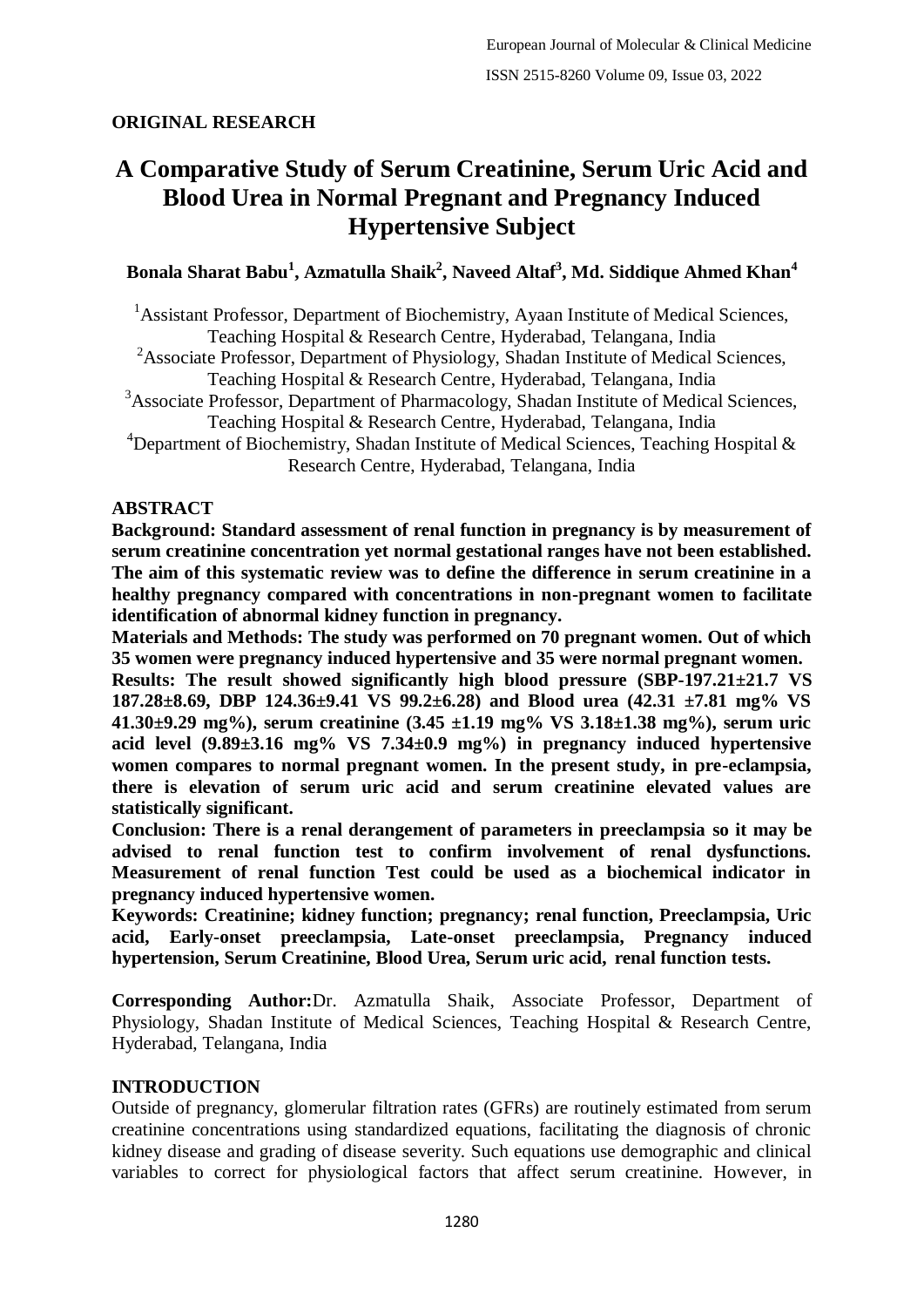pregnancy, estimated GFRs inconsistently underestimate renal function and should not be used.<sup>[1]</sup> Estimated GFR calculations based on Modified Diet in Renal Disease calculations underestimate GFR in pregnancy by up to 41 ml/min per 1.73  $m^2$  compared with inulin clearance.<sup>[2]</sup> Even in women with preeclampsia and contracted maternal plasma volume, estimated GFR remains inaccurate when derived by both Modified Diet in Renal Disease and Chronic Kidney Disease Epidemiology Collaboration methods, compared with inulin and creatinine clearance.<sup>[2,3]</sup>

Serum creatinine concentration, therefore, remains the only standard, single-point assessment for kidney function in pregnant populations, yet a normal range for serum creatinine in pregnancy has not been established. The upper limit (95th–97.5th centile) of creatinine concentration in healthy pregnancy varies between published cohorts. Reference range limits include values of 72 mmol/l  $(0.81 \text{ mg/dI})$ ,<sup>[4]</sup> 80 mmol/l  $(0.90 \text{ mg/dI})$ ,<sup>[5]</sup> 89 mmol/l  $(1.00 \text{ mJ})$ mg/dl),<sup>[6]</sup> and 95 mmol/l (1.07 mg/dl).<sup>[7]</sup> such data have limited generalizability without correction for factors known to cause variance in serum creatinine, including ethnicity, gestation, and the use of different creatinine assay methods. The most widely cited study of trimester-specific creatinine concentration includes only 29 healthy pregnant women.<sup>[7]</sup> Contemporaneous statements regarding creatinine concentration in pregnancy are largely based on expert opinion, including a "normal" range of 35 to  $75 \text{ mmol/l}$  (0.40–0.80) mg/dl),<sup>[8,9]</sup> an "average" creatinine in pregnancy of 53 mmol/l  $(0.60 \text{ mg/dl})$ ,  $[10]$  and a recommendation that serum creatinine in pregnancy greater than 75 mmol/l (0.85 mg/dl) should raise suspicion of kidney injury.[11]

## **MATERIALS & METHODS**

### **Study Group:**

The present examination was completed on total 70 women from outpatient department. Out of which 35 were normal pregnant women (Group I) and 35 were pre-ecliptic patient (group II) was divided. The investigation was directed in the department of Biochemistry and physiology of Tertiary care teaching Hospital. The Group II further divided into two groups as early-beginning preeclampsia (EOPE) and late- beginning preeclampsia (LOPE) based on their time of diagnose either before or after 34 gestational weeks.

### **Recording of Systemic Arterial Blood Pressure:**

BP was measured in supine position by utilizing mercury sphygmomanometer. Systolic blood pressure (SBP) and diastolic blood pressure (DBP) of all the subjects were recorded.

**Selection of Cases:** Criteria for selection of the subjects in this examination were as follows-No previous history of hypertension.

No history of urinary tract infection.

Absence of any other medical complications (cardiovascular disease, renal disease, collagen vascular disease) affiliated with preeclampsia.

### **Inclusion Criteria:**

Age 21-36 years, prim gravida, 28-40 weeks gestations and absence of labor contraction. Informed consent was taken. The preeclampsia was defined as BP always greater than 140/90 mmHg and proteinuria above 0.3 gm/24 hour.

The blood sample was collected in plain vial and analyzed for biochemical investigations which include (1) uric acid, (2) Urea, (3) Creatinine and (4) Total protein.

### **Biochemical Investigations:**

Blood sample was collected in plain vial and incubated at 37°C for 30 minutes, after incubation, clot was removed and remaining sample was taken in centrifuge test tube, test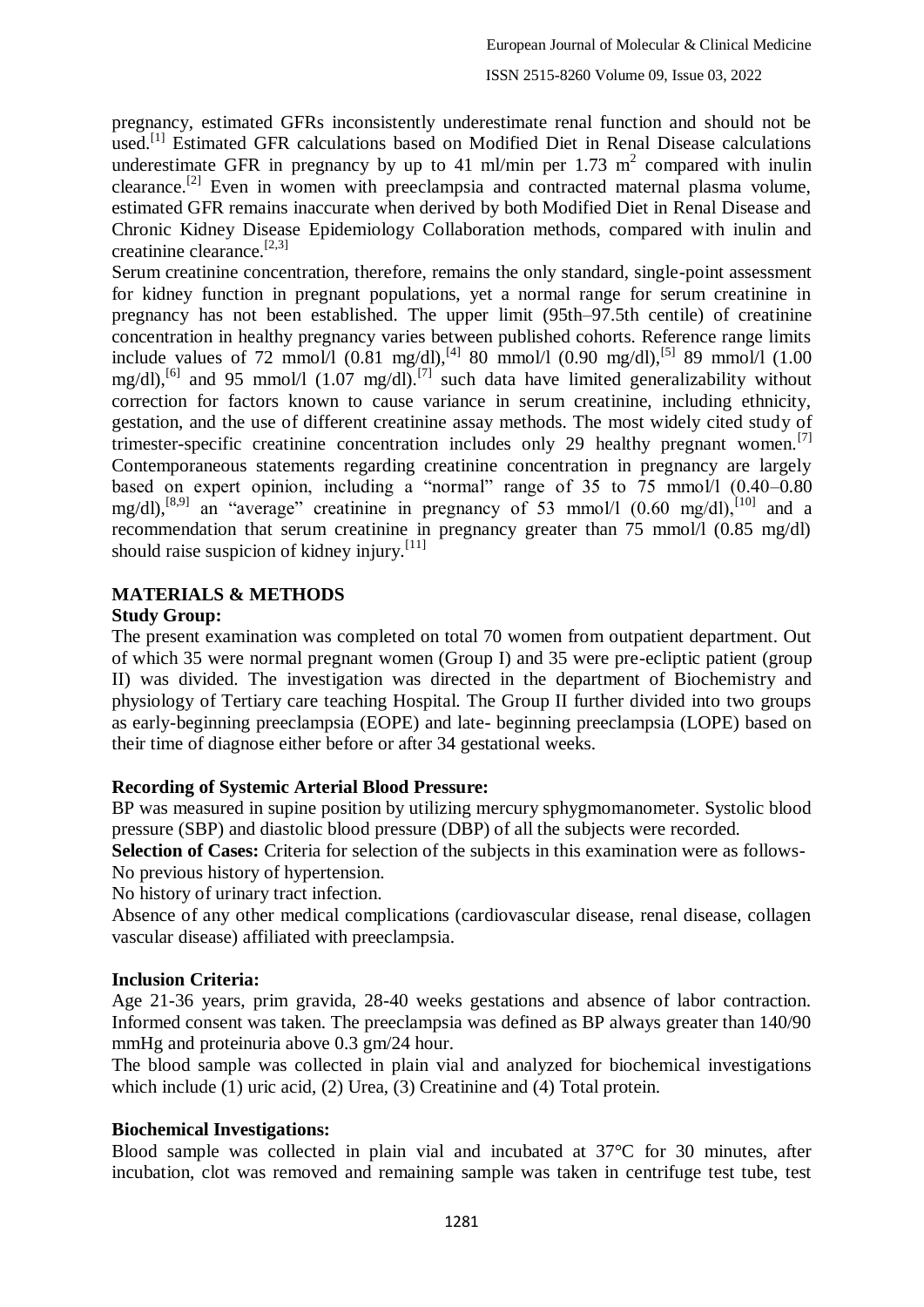sample were centrifuged at 3000 rpm for 10 to 20 minutes. Supernatant was collected in clean and dry serum test tube for analysis of uric acid, urea, creatinine and total protein. Biochemical parameter, uric acid was estimated by spectrophotometer in a commercial available kit (Enzymatic-colorimetric tinder methods). Urea was estimated by semi auto analyzer (Enzymatic-UV kinetic method). Creatinine and total protein were estimated by colorimeter (Jaffe kinetic, Biuret reaction method) according to manufacturer's instruction.

#### **Statistical Analysis:**

The comparisons between two groups were analyzed by student's t-test. All parameters were given as mean± standard deviation. The criterion for significance was p<0.05. Pearson's correlation was used to evaluate the correlations between the variables. Data analysis was performed with the statistical package for the social sciences version 16.00 (SPSS, Chicago, ielinosis USA).

#### **RESULTS**

| <b>Table 1: Distribution of subjects in the two groups</b> |                           |  |  |  |  |
|------------------------------------------------------------|---------------------------|--|--|--|--|
| Groups                                                     | <b>Number of subjects</b> |  |  |  |  |
| Normal Pregnancy (Group A)                                 | 70                        |  |  |  |  |
| Preeclampsia (Group B)                                     | 70                        |  |  |  |  |

### **Table 1: Distribution of subjects in the two groups**

#### **Table 2: Age distribution of subjects in the two groups**

| Age (in years) | <b>Normal Pregnancy</b> | Preeclampsia |
|----------------|-------------------------|--------------|
|                | (Group A)               | (Group B)    |
| $22 - 25$      | 32                      | 27           |
| $26 - 29$      | 28                      | 30           |
| $30 - 33$      | 08                      | 09           |
| $34 - 37$      | 02                      | 04           |
| Total          | 70                      | 70           |

#### **Table 3: Showing the Gravida distribution of control and study groups**

| ີ<br>Gravida | . .<br><b>Normal Pregnancy (Group A)</b> | Pre-eclampsia |  |
|--------------|------------------------------------------|---------------|--|
|              |                                          | (Group B)     |  |
| Prim gravida |                                          | 46            |  |
| Multigravida |                                          | 24            |  |
| Total        | 70                                       | 70            |  |

#### **Table 4: Showing mean and standard deviation of Blood pressure and serum uric acid level in control and study Groups**

| <b>Subject</b> | SBP(mm Hg)        | <b>DBP</b> (mm            | S. Uric Acid    | S. creatinine   | <b>Blood</b>   |
|----------------|-------------------|---------------------------|-----------------|-----------------|----------------|
|                |                   | Hg)                       | (mg/dl)         | level           | urea           |
|                | Mean $+/-$ SD     | Mean $+/-$                | Mean $+/-$      |                 |                |
|                |                   | <b>SD</b>                 | <b>SD</b>       |                 |                |
| Normal         | $187.28 \pm 8.69$ | $99.2 \pm 6.28$           | $5.34 \pm 0.9$  | $1.08 \pm 0.38$ | 41.30<br>土     |
| pregnant       |                   |                           |                 | mg/dl           | 9.29           |
| $(n=70)$       |                   |                           |                 |                 |                |
| $PH (n=70)$    | $197.21 \pm 21.7$ | 124.36<br>$\! + \!\!\!\!$ | $8.89 \pm 3.16$ | $2.45 \pm 1.19$ | 42.31<br>$\pm$ |
|                |                   | 9.41                      |                 | mg/dl           | 7.81           |
| P value        | P<0.001           | P<0.001                   | P < 0.001       | P<0.001         | P < 0.07       |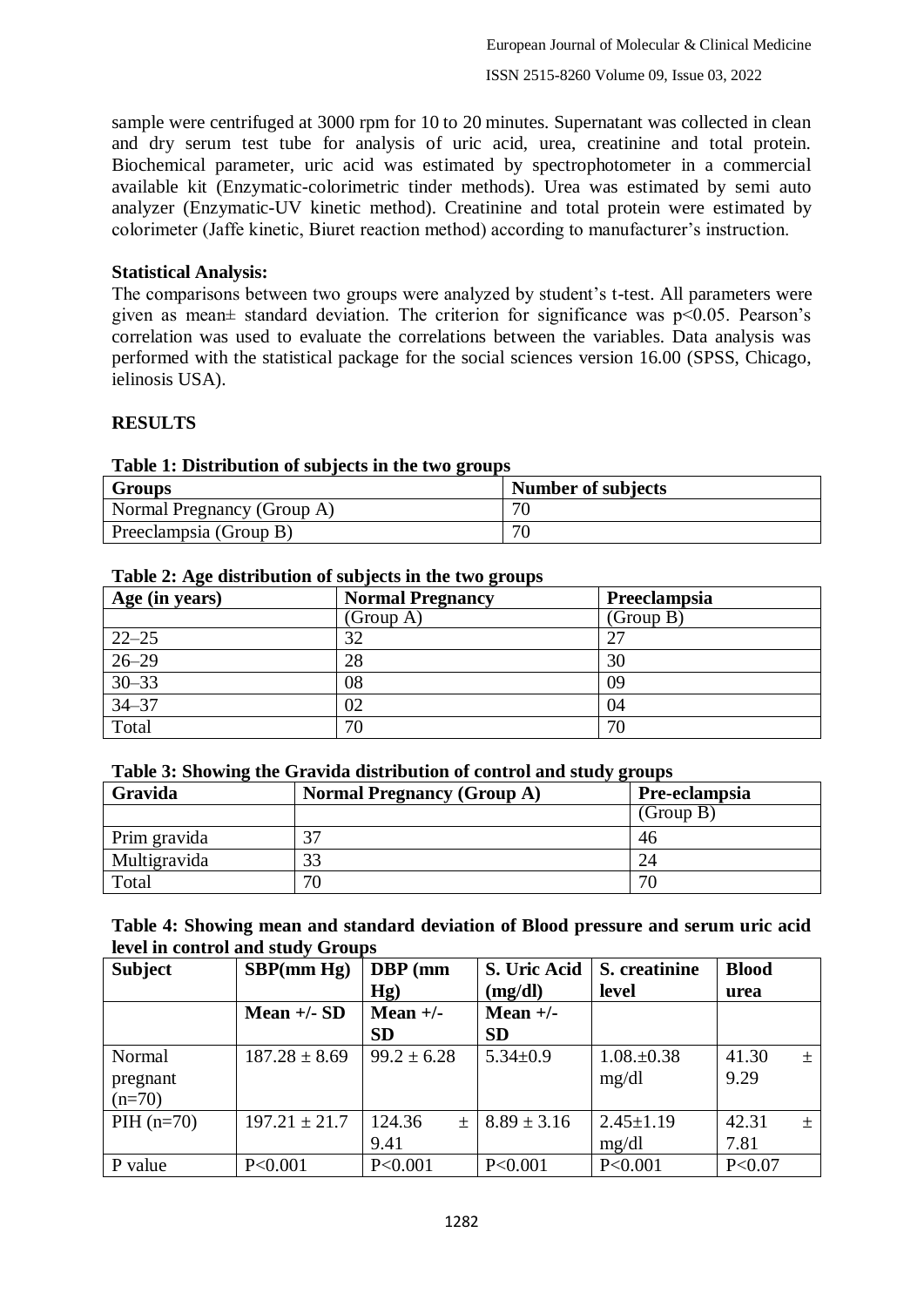The result showed significantly high blood pressure in Normal pregnant versus PIH (SBP- $187.28 \pm 8.69$  VS  $197.21 \pm 21.7$ , DBP  $99.2 \pm 6.28$  VS  $124.36 \pm 9.41$ ) and Blood urea (41.30)  $\pm$  9.29 mg% VS 42.31  $\pm$  7.81 mg%), serum creatinine (1.08 $\pm$ 0.38 mg/dl mg% VS 2.45 $\pm$ 1.19 mg/dl mg%), serum uric acid level  $(5.34 \pm 0.9 \text{ mg% VS } 8.89 \pm 3.16 \text{ mg%})$  in pregnancy induced hypertensive women compares to normal pregnant women.

### **DISCUSSION**

The controversial reports are available regarding the extent of the elevated values of the serum uric acid levels in pre-eclampsia women. While a majority of available studies generally observe significant elevation in serum uric acid levels in the former group, several studies also find no such clear-cut significance in the respective results.

Similarly, with reference to the extent of blood urea or serum creatinine levels in preeclampsia, often differing results have been observed.

Furthermore, whether or not the elevated levels of serum uric acid (as those of the blood urea or serum Creatinine) can be taken as a predictive indicator for the pre-eclampsia disorder remains to be elucidated. For example, in several studies it was found that the extent of the elevation in serum uric acid level in pre-eclamptics was an indicator for the degree of severity of this disorder.[8-17]

Elevated serum uric acid levels have also been interpreted to act as an important cofactor involved in the pathogenesis and manifestation of pre-eclamptic disorder.[14] Proteinuria rather than hypertension was observed.<sup>[8]</sup>

One of the most commonly accepted explanations for elevated serum uric acid has been said to be increased reabsorption and decreased excretion of uric acid in proximal tubules, similar to the physiologic response to hypovolemia.<sup>[18]</sup>

On the basis of observed TOS (Total Oxidant Status) and TAS (Total Antioxidant Status) levels, it has been inferred that increased oxidative stress and ant oxidative defence mechanisms may contribute to the disease process in preeclampsia.<sup>[19]</sup>

Recently, increased oxidative stress and formation of reactive oxygen species (ROS) have been proposed as another contributing source of hyperuricemia noted in preeclampsia apart from renal dysfunction.[20]

Uric acid (as also Creatinine and to some extent urea), possessing water soluble or hydrophilic antioxidant characteristics, may delay or inhibit cellular damage mainly through the free radical scavenging property; it also presents strong antioxidant activity towards ROS in aqueous phase.<sup>[21]</sup>

Uric Acid contributes to about 60% of free radical scavenging activity in human serum.<sup>[22]</sup> The observed uric acid elevation may be a protective response, capable of opposing harmful effects of free radical activity and oxidative stress. Elevated serum uric acid concentrations predict the development of hypertension.<sup>[17]</sup>

In addition, an elevated serum uric acid concentration may reflect impaired endothelial integrity, in which endothelial dependent vascular relaxation produced by nitric oxide (NO) is reduced.[23]

Uric acid thus may function as a marker of oxidative stress tissue injury dysfunction. During uncomplicated pregnancies serum uric acid concentrations decrease by about 25 % to 35 % in early pregnancy, but then increase throughout the pregnancy until towards the end of it when they approach non-pregnant levels.<sup>[24]</sup>

It has been proposed that these pregnancy mediated changes in serum uric acid are often the result of altered renal handling. Increased serum uric acid in preeclampsia is secondary to reduced renal urate clearance because of renal dysfunction.25 and also due to increased Xanthine Oxidase activity.[20]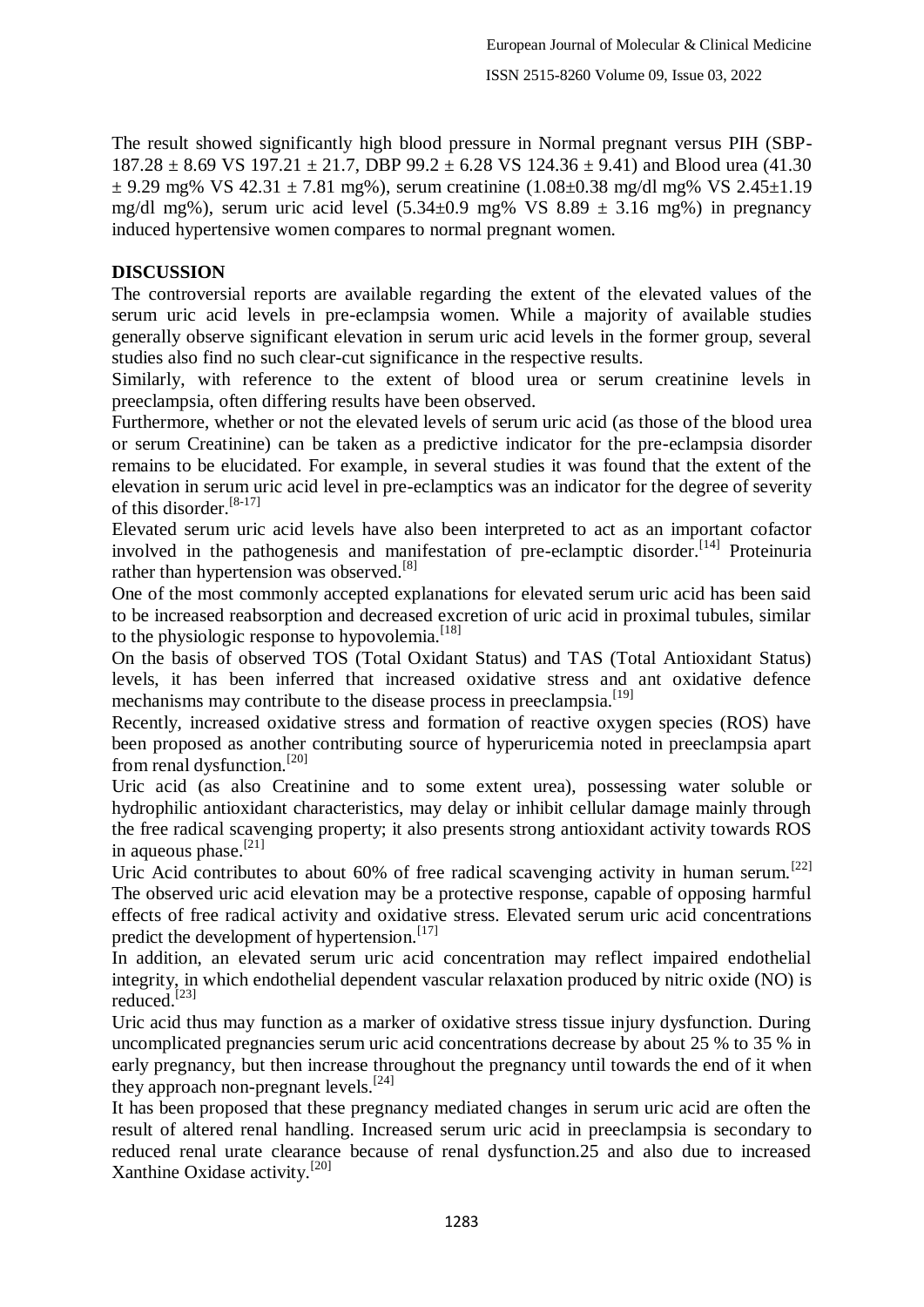#### ISSN 2515-8260 Volume 09, Issue 03, 2022

It is also possible that increased serum uric acid values may indicate the presence of undiagnosed sub-clinical renal disease in some subjects and this may increase the risk for preeclampsia.

However, in several studies it was concluded that the measured elevated serum uric acid level can be taken as an unreliable indicator for development of hypertension.<sup>[14,15]</sup>

Another review inferred that uric acid is not a consistent predictive factor for the development of preeclampsia, but its level generally increases once the disease manifests and plasma levels of uric acid may often correlate with disease severity.<sup>[17]</sup>

The differences in each of the mean serum uric acid or serum creatinine concentrations between the preeclampsia and the normotensives respectively were not statistically significant and that these parameters are of little value in the prediction of preeclampsia.<sup>[16]</sup>

Few studies observe insignificant change in serum creatinine level in the two cited groups.[8,16] On the other hand, an early study showed increased serum creatinine level but said the latter to be of no predictive value in preeclampsia.<sup>[18]</sup>

Our present study is also in line with two earlier studies wherein small change in blood urea levels both in pre-eclamptics and normotensives are insignificant.<sup>[16,18]</sup>

In the present study, though the serum uric acid level was higher in pre-eclamptics when compared to the normotensives, the elevated levels of uric acid did not correlate with the raised systolic blood pressure or the raised diastolic blood pressure.

This is in line with an earlier study predicting that the changes in the plasma concentrations of serum uric acid can more prominently be correlated with the degree of this study examined both work and leisure-time activity levels, providing an opportunity to assess their independent and combined effects on the risk of preeclampsia.

#### **CONCLUSION**

The study is concluded that the elevated uric acid levels alone does not predict and correlate with the severity of the preeclampsia but in combination with blood urea, serum creatinine levels may predict it. The serum uric levels may provide additional information which is helpful to predict the preeclampsia.

#### **REFERENCES**

- 1. Koetje PMJL, Spaan JJ, Kooman JP, et al. Pregnancy reduces the accuracy of the estimated glomerular filtration rate based on Cockroft-Gault and MDRD formulas. Reprod Sci. 2011; 18:456–462.
- 2. Alper AB, Yi Y, Rahman M, et al. Performance of estimated glomerular filtration rate prediction equations in preeclamptic patients. Am J Perinatol. 2011; 28:425–430.
- 3. August P. Preeclampsia: a nephrocentric view. Adv Chronic Kidney Dis. 2013; 20:280– 286.
- 4. Lightstone L. Kidney disease and pregnancy. Medicine. 2015; 43:550–555.
- 5. Higgins JPT, Green S, editors. Cochrane Handbook for Sys-tematic Reviews of Interventions. Version 5.1.0 [updated March 2011]. The Cochrane Collaboration, 2011.
- 6. Huang M, Yang JJ, Yang JJ, et al. Reference intervals for serum creatinine levels in the healthy geriatric population. Clin Biochem. 2013; 46:1419–1422.
- 7. Pottel H, Hoste L, Delanaye P. Abnormal glomerular filtration rate in children, adolescents and young adults starts below 75 ml/min/1.73m2. Pediatr Nephrol. 2015; 30:821–828.
- 8. McPhetters ML, Kripalani S, Peterson NB, et al. Quality Improvement Interventions to Address Health Disparities. Closing the Quality Gap: Revisiting the State of the Science. Evidence Report No. 208. (Prepared by the Vanderbilt Uni-versity Evidence-based Practice Center under Contract No. 290-2007-10065.) AHRQ Publication No. 12-E009-